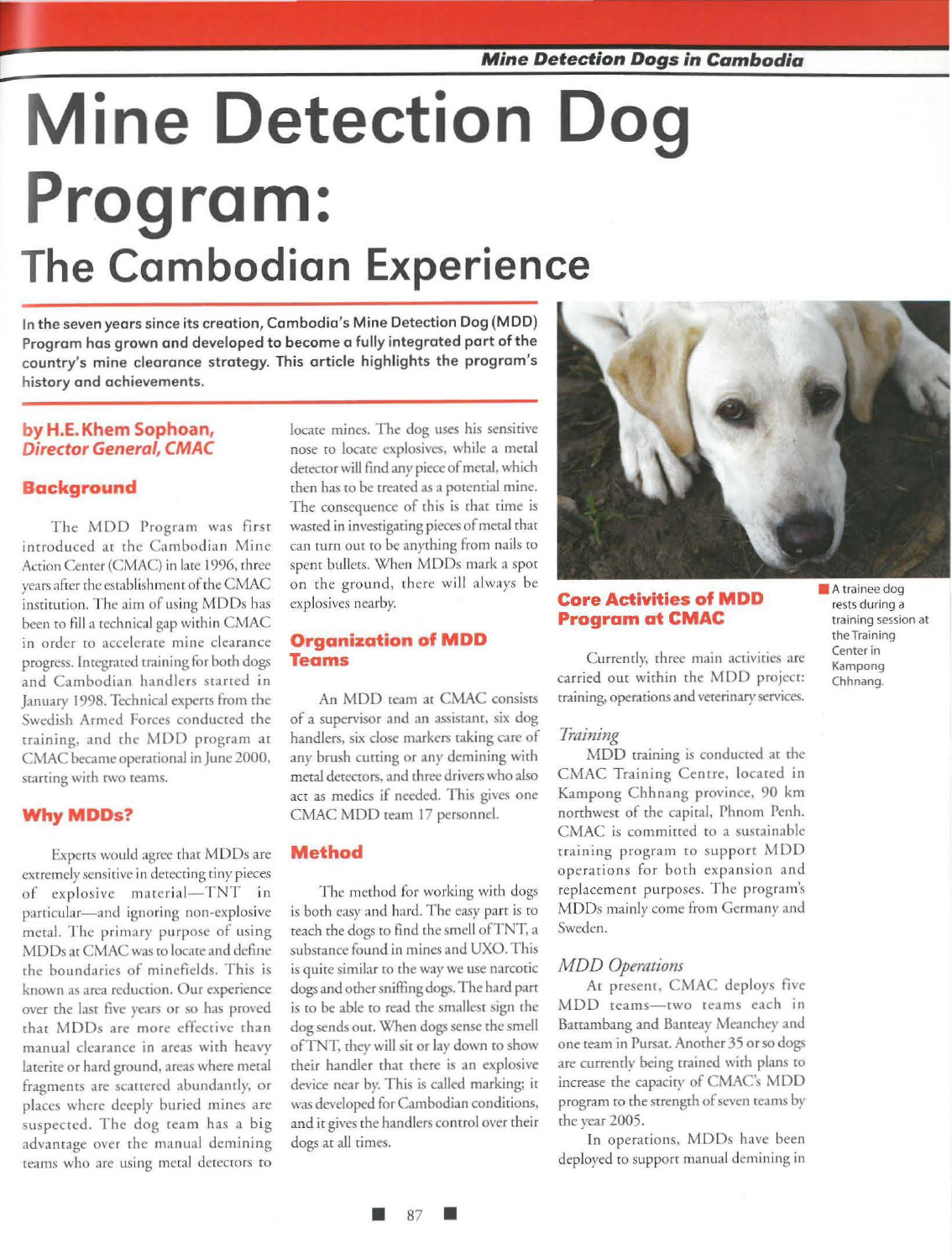### **FEATURE**

#### **Mine Detection Dogs**

• (Left) An MOD team during a training session at CMAC Training Centre in Kampong Chhnang province. (Below) A small team of MODs, part of MOD Team 5 being deployed in Pursat Province, stands ready for another day's action.





areas with high concentrations of meral fragments and highly mine-contaminated areas. Aside from mine clearing work, they have also been used to conduct qualiry control inspections.

### *Veterinary Services*

The veterinary service plays an important role within the projecr. Irs role is ro provide both medical and health care support for all mine dogs. A local vererinarian has been selected and trained in Sweden on specific canine surgery

operations, which has enabled the national sraffar CMAC ro handle a number of vetrelated issues, such as

- Daily health control
- Weekly examination
- Monthly ami-parasite program
- Annual vaccination
- Minor surgery
- Preventive measures

### **Assuming the National Ownership**

After nearly six years of administration by Sweden, rhe MDD program was finally handed over to the CMAC on Saturday, 14 December 2002. This was another positive step toward a greater national ownership of the management process for CMAC. The national staffs are now taking full ownership of the program, from managing the dog training program to conducting operations in rhe mineftelds.

Unique to the MOD program is also the fact char ir is a program that allows Khmer women ro work in field operarions as dog handlers. Thanks to the Swedish government's invaluable contributions, rhis project has been successful.

### **Challenges in Managing the MDD Program**

We have to acknowledge that we are also facing difficulties while we are running the MOD program, for example the limited facilities and skills within rhe veterinary services. The following are urgendy needed:

- Lab (Diagnosis)
- Severe surgery expertise
- Autopsy
- Echography and X-Ray
- Pharmacology

Though MDD teams have been remarkably successful, rhey could nor do so without the support of the mechanical brush cutter. The nature of vegetation in Cambodia makes it difficult for MODs to even access the minefields. The condition of the tropical weather also makes MDD reams quite cosdy to operate. As mentioned earlier, all MODs are bought from European countries, where dogs are used to a colder environment. In Cambodia, we need to have the proper equipmem, such as a cooling fan for the doghouse during the night and umbrellas ro shade rhe dogs while they are resting during operations, as rhe wearher is quire hot in this country.

*All* in all, MODs are obviously being seen as an important tool in demining by working in cooperation with the mechanical brush currer and integrating

• 88 •